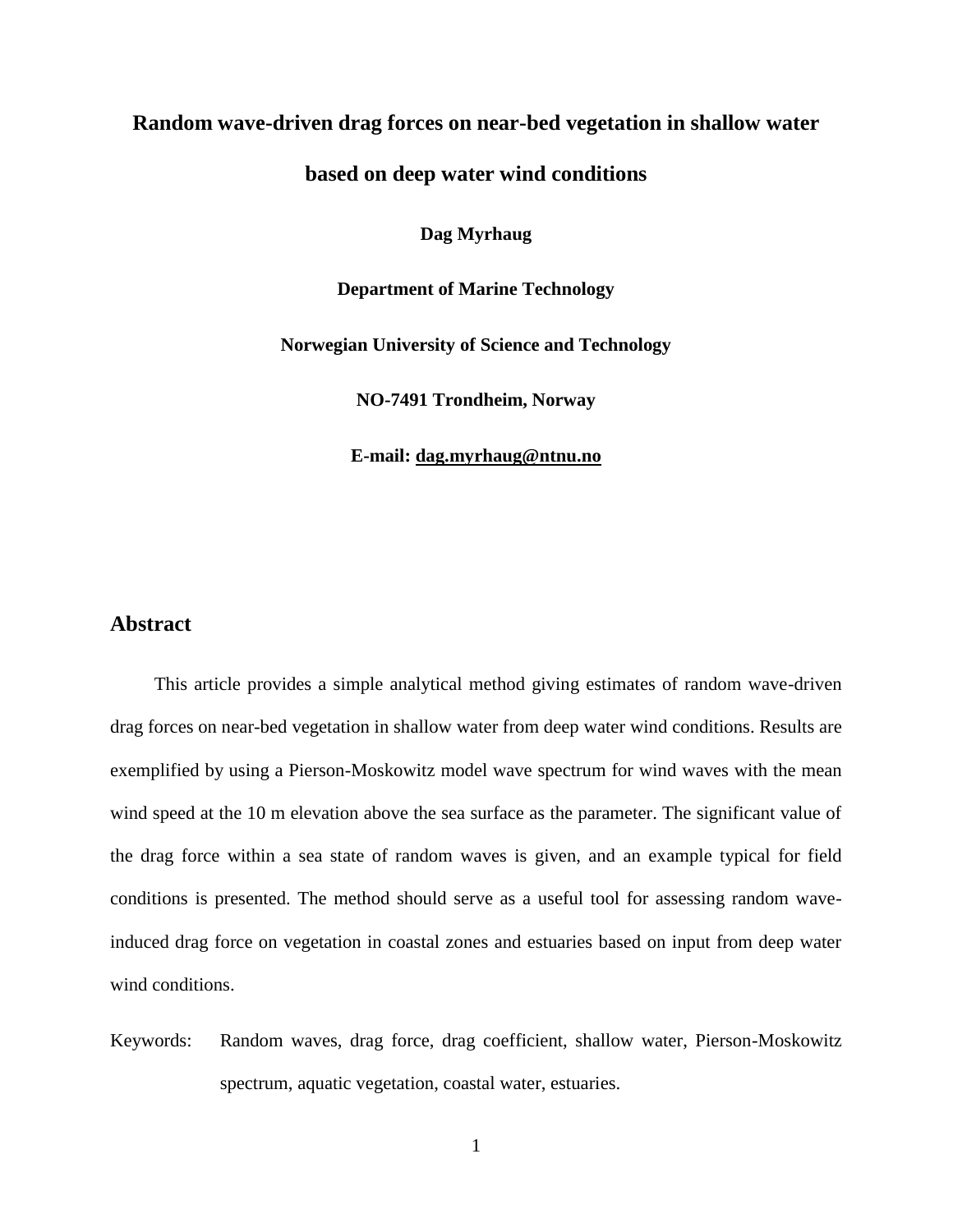### **1. Introduction**

Estuaries and coastal zones are generally characterized by shallow water depths where the flow is caused by surface waves and currents. The environments in estuaries and costal zones are vulnerable due to the combined action of waves and currents and the effect this has on changing the hydrodynamic and sediment transport processes, and consequently on coastal erosion. The role of seagrass for coastal protection has recently been addressed by Paul<sup>1</sup>; also identifying the existence of knowledge gaps regarding the support that seagrass can provide for sandy shorelines protection. Furthermore, Nowacki et al.<sup>2</sup> found that the wave-induced bottom shear stress is about 15% less in the presence of vegetation than the bottom shear stress due to higher waves that would occur without vegetation; clearly documenting the damping effect of vegetation on waves in an estuary.

A commonly used tool in coastal protection work is coastal flow circulation models including parameterizations of many flow mechanisms; e.g. the wave damping due vegetation is often represented in terms of a bulk drag coefficient formulation. However, a variety of drag coefficient formulae beneath wave conditions are available in the literature, and there is no consensus on how wave damping due to vegetation shall be taken into account; see Henry et al.<sup>3</sup> for a critical review of existing drag coefficient formulations for waves as well as a literature review up to that date. Recent works include those of Luhar and Nepf<sup>4</sup>, Hendersen et al.<sup>5</sup>, Nowacki et al.<sup>2</sup> and Paul<sup>1</sup>; also including literature reviews.

By following Mendez and Losada<sup>6</sup> the maximum horizontal drag force per unit volume acting on plants during a wave-cycle is

$$
F_m = \frac{1}{2} \rho C_D b N U^2 \tag{1}
$$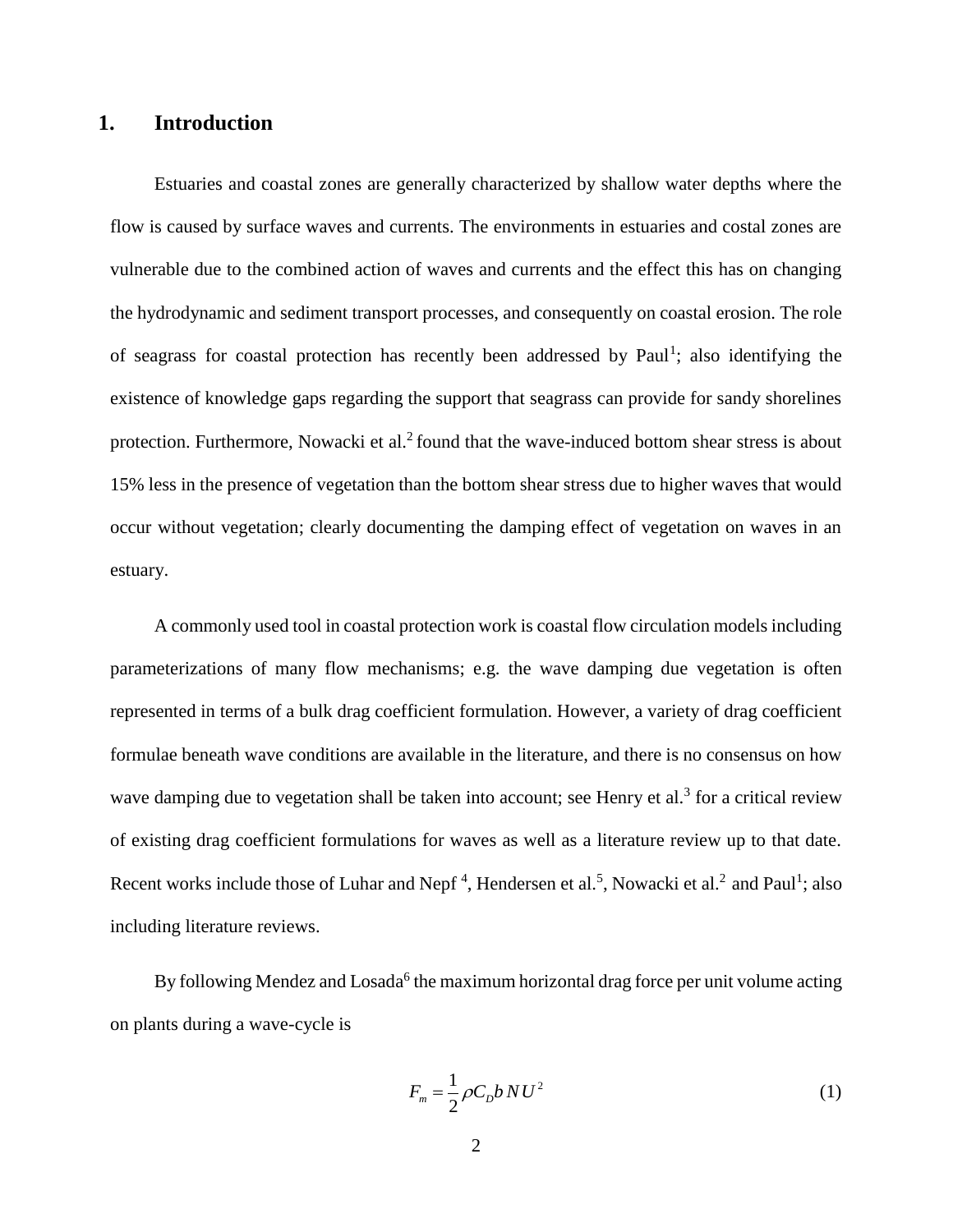Here it is assumed that the drag force is the main fluid force component acting on plants, and is given in terms of a Morison-type equation when sway motion of the plants as well as vertical forces and vertical force component are neglected; *U* is the maximum horizontal velocity during the wave-cycle,  $\rho$  is the fluid density, *b* is the plant width corresponding to the plant area per unit height of each plant normal to U, N is the number of plants per unit area, and  $C_D$  is a bulk (depthaveraged) drag coefficient (see Fig. 1). It should be noted that Eq. (1) is based on neglecting the relative velocity between fluid and plant; but Eq. (1) is also used for flexible plants by adjusting  $C<sub>D</sub>$  for rigid plants.

In this article the Sànches-Gonzàles et al.<sup>7</sup> $C<sub>D</sub>$ -formula is adopted, which as a compromise between simplicity and accuracy can be approximated by

$$
C_D = cKC^d
$$
;  $(c,d) = (15.6, -1)$  (2)

The original coefficients were  $(c,d) = (22.9, -1.09)$  and valid in the range  $15 < KC < 425$ , obtained as a best fit to flume test results for regular and irregular waves over artificial seagrass. Here  $KC = UT/b$  is the Keulegan-Carpenter number,  $T = 2\pi/\omega$  is the wave period, and  $\omega$  is the cyclic wave frequency.

For linear shallow water waves  $U = \omega a / kh$ , i.e. independent of the vertical coordinate *z*, where *a* is the linear wave amplitude, *h* is the water depth, and *k* is the wave number determined from the shallow water dispersion relationship as  $k = \omega / \sqrt{gh}$ , where *g* is the acceleration due to gravity. Thus, by combining this with Eqs. (1) and (2), the maximum wave-induced drag force per unit mass for shallow water regular waves becomes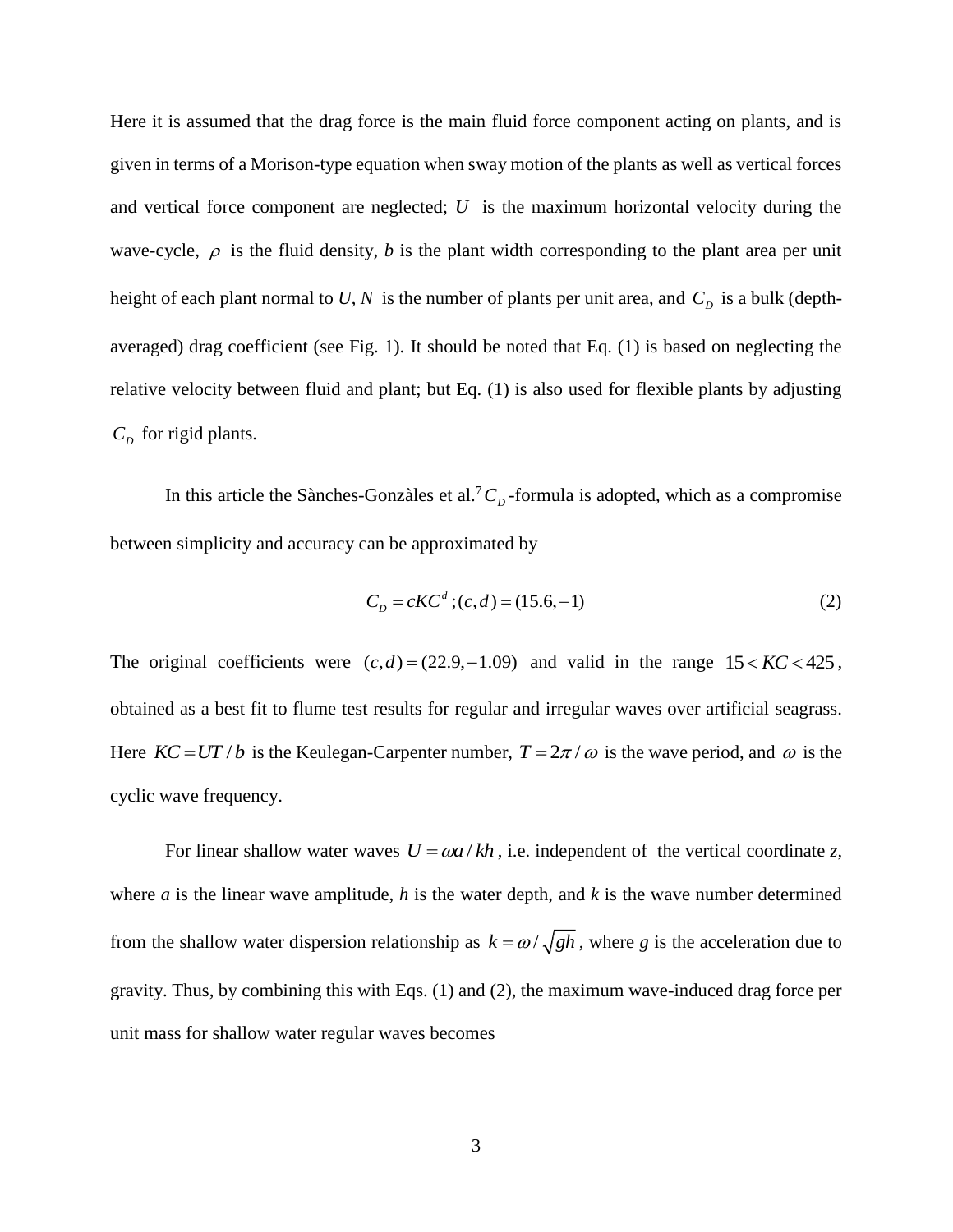$$
f_m \equiv \frac{F_m}{\frac{1}{4\pi} \rho c b^2 N} = \sqrt{\frac{g}{h}} \omega a
$$
 (3)

 Based on this result for regular waves in shallow water, the random wave-induced drag force estimation on near-bed vegetation in shallow water is organized as follows. Section 2 presents the drag force for random waves in shallow water. Section 3 gives example of results for a Pierson-Moskowitz model wave spectrum for deep water wind waves with the mean wind speed at the 10m elevation above the sea surface as the parameter, also providing an example representing realistic field conditions. Summary and conclusions are given in Section 4.

#### **2. Random wave-induced drag force in shallow water**

The wave-induced drag force on plants per unit mass for an individual random wave component with amplitude  $a_n$  and cyclic wave frequency  $a_n$  at a shallow water depth *h* is given by that for regular waves in Eq. (3) as

$$
f_n = \sqrt{\frac{g}{h}} \omega_n a_n \tag{4}
$$

Now  $a_n^2 = 2S(\omega_n, h)\Delta\omega$  where  $S(\omega, h) = (h/2g)\omega^2 S(\omega)$  is the wave spectrum in shallow water (Massel<sup>8</sup>, Section 7.3),  $S(\omega)$  is the deep water wave spectrum, and  $\Delta \omega$  is a constant separation between frequencies. Similarly,  $f_n^2 = 2S_f(\omega_n, h) \Delta \omega$  where  $S_f(\omega, h)$  is the spectrum associated with the wave-induced drag force on plants in shallow water. Thus, by substituting  $a_n$  and  $f_n$  in Eq. (4), it follows for an infinite number of frequency components that

$$
\int_{0}^{\infty} S_{ff}(\omega, h) d\omega = \frac{1}{2} \int_{0}^{\infty} \omega^4 S(\omega) d\omega
$$
 (5)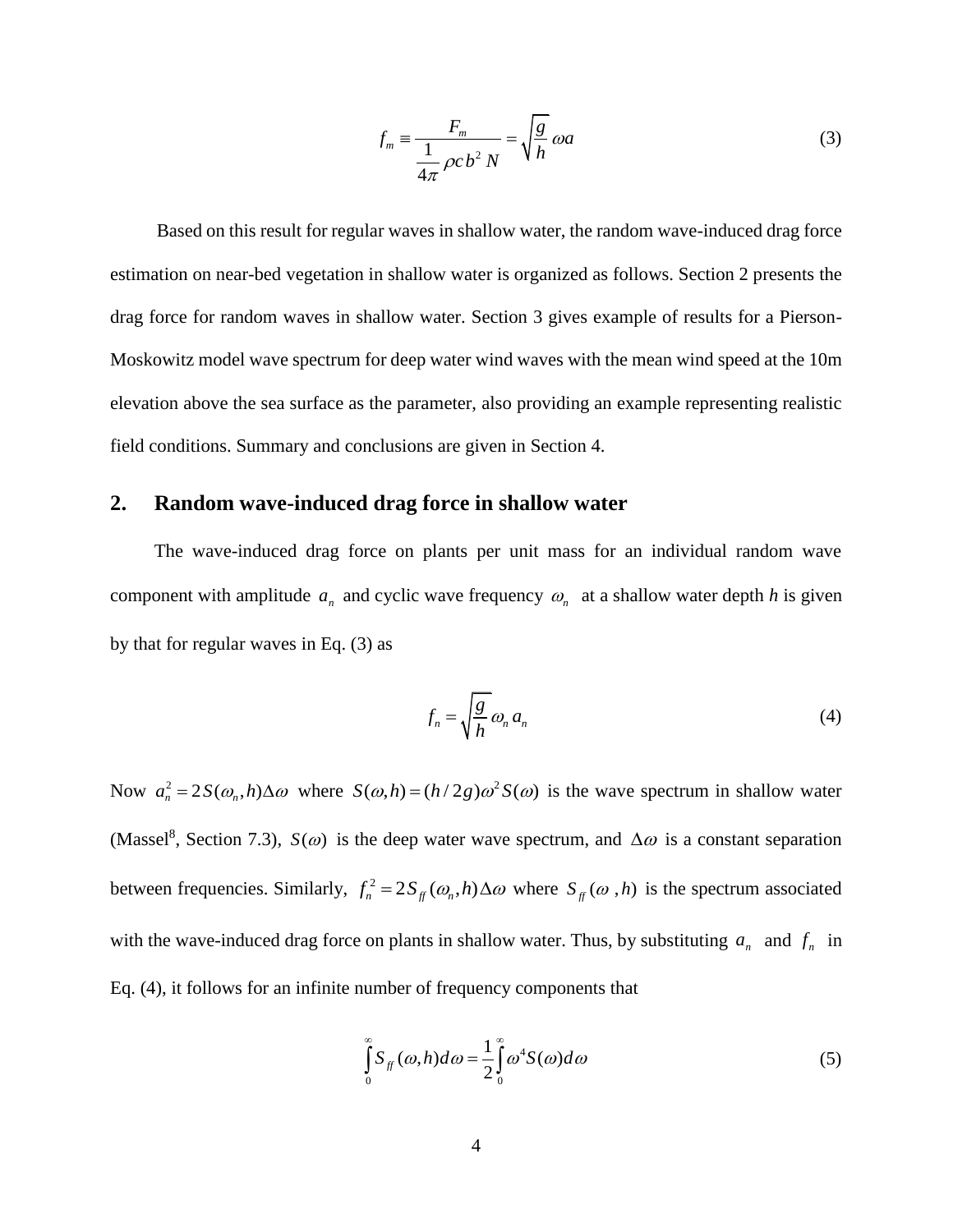Thus, Eq. (5) takes the form

$$
m_{0f} = \frac{1}{2} m_4 \tag{6}
$$

where  $m_{0f}$  is the zeroth spectral moment of  $S_f(\omega, h)$  and  $m_4$  is the fourth spectral moment of

 $S(\omega)$ . Here the spectral moments for deep water waves are defined as 0  $m_n = \int_0^\infty \omega^n S(\omega) d\omega;$  $=\int \omega^n S(\omega) d\omega;$ 

 $n = 0, 1, 2, -$ . A commonly used statistical quantity is e.g. the significant value of the waveinduced drag force defined as  $H_{sf} = 4\sqrt{m_{0f}}$ , which from Eq. (6) is obtained as

$$
H_{sf} = 2\sqrt{2}\sqrt{m_4} \tag{7}
$$

Consequently, the significant value of  $F_m$  in Eq. (3) is

$$
H_{sF} = \frac{1}{4\pi} \rho c b^2 N H_{sf} \tag{8}
$$

The most frequently used deep water model wave spectra, e.g. the Pierson-Moskowitz and JONSWAP spectra, behave as  $\omega^{-5}$  for large  $\omega$ , and consequently  $m_4$  does not exist. However, for a narrow-band process Longuet-Higgins<sup>9</sup> showed that the relationship between the two spectral bandwidth parameters  $\varepsilon^2 = 1 - m_2^2 / (m_0 m_4)$  and  $v^2 = m_0 m_2 / m_1^2 - 1$  can be approximated by  $v = \varepsilon / 2$ , implying that  $m_4$  can be expressed as

$$
m_4 = \frac{m_2^2 / m_0}{5 - 4m_0 m_2 / m_1^2} = \frac{\pi^4 H_s^2}{T_2^4 (1 - v^2)}
$$
(9)

Moreover, for deep water waves the significant wave height  $H_s$ , the mean spectral wave period  $T_1$ and the mean zero-crossing wave period  $T_2$  are given as (Tucker and Pitt<sup>10</sup>)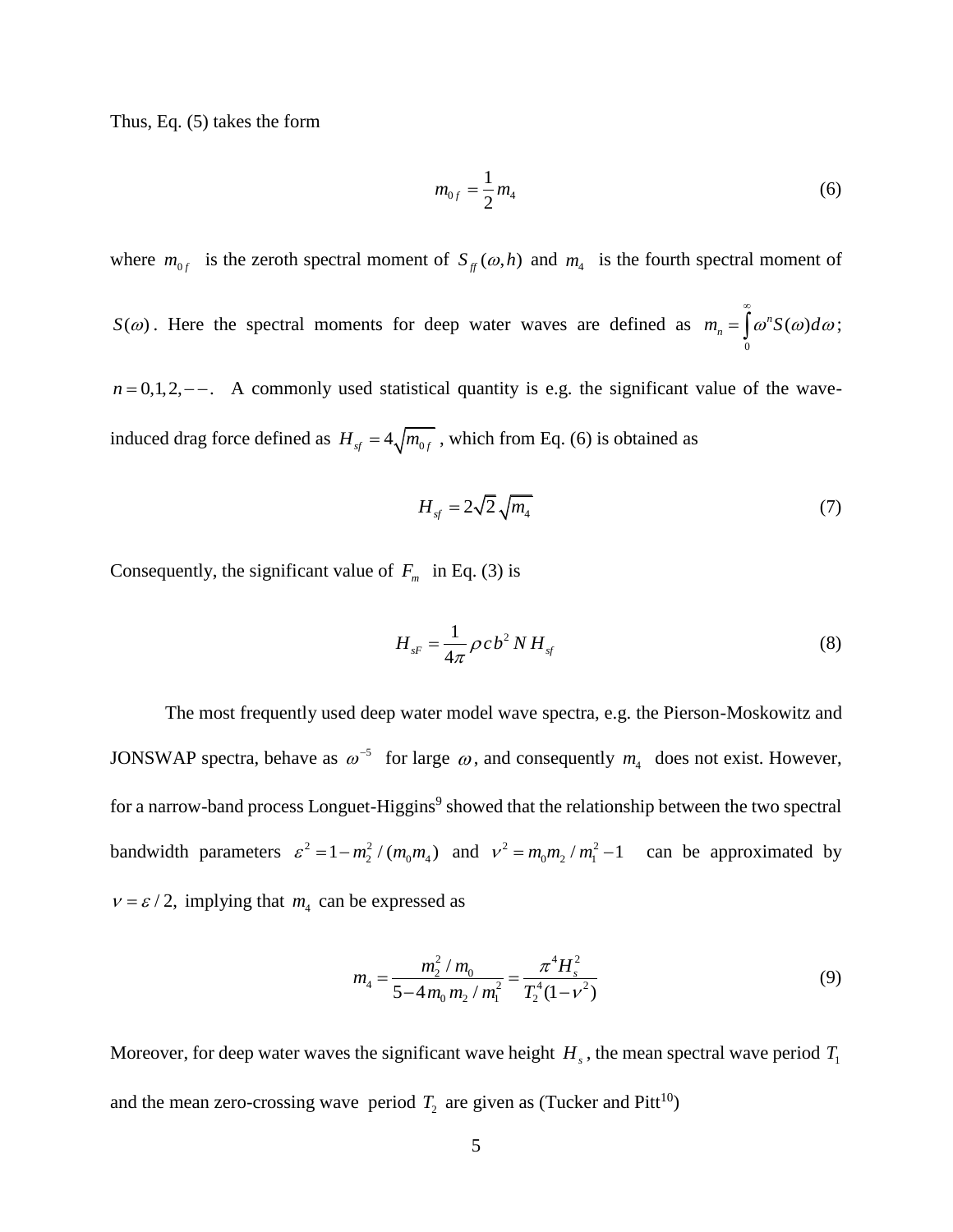$$
H_s = 4\sqrt{m_0} \tag{10}
$$

$$
T_1 = 2\pi \frac{m_0}{m_1} \tag{11}
$$

$$
T_2 = 2\pi \sqrt{\frac{m_0}{m_2}}\tag{12}
$$

which is used giving the third term in Eq. (9). Thus, by combining Eqs. (7) and (9), Eq. (7) is rearranged to

$$
H_{sf} = \frac{2\sqrt{2}\,\pi^2}{\sqrt{1-v^2}}\,\frac{H_s}{T_2^2} \tag{13}
$$

According to the results in Appendix 1, Eq. (27) gives that Eq. (13) is valid for

$$
h \ge (0.124 H_s T_2^{\frac{5}{2}})^{\frac{4}{9}}
$$
 (14)

and  $15 < KC<sub>sh</sub> < 425$  (see Appendix 1).

# **3. Example of results for a Pierson-Moskowitz spectrum**

The Pierson-Moskowitz (PM) spectrum is chosen as the deep water wave spectrum to exemplify the results with the mean wind speed at the 10 m elevation above the sea surface as the parameter. The form of the PM spectrum is (Tucker and  $Pitt^{10}$ )

$$
S(\omega) = \frac{A}{\omega^5} \exp(-\frac{B}{\omega^4})
$$
\n(15)

which for  $n < 4$  has the spectral moments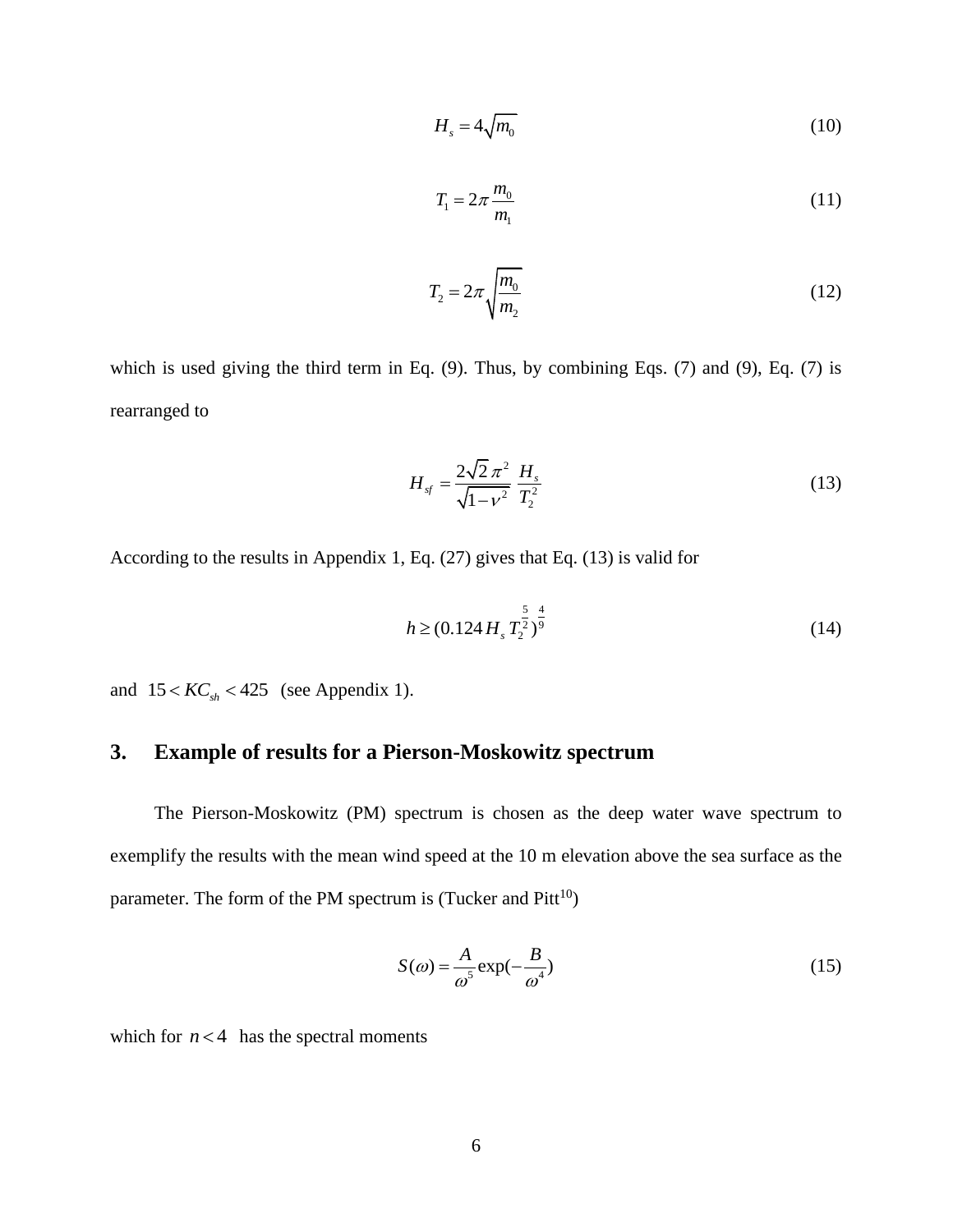$$
m_n = \frac{1}{4} AB^{\frac{n}{4}-1} \Gamma(1-\frac{n}{4})
$$
 (16)

where  $\Gamma$  is the gamma function. The original form of the PM-spectrum was given with  $A = \alpha g^2$ ,  $\alpha = 0.0081$ ,  $B = 1.25 \omega_p^4$ ,  $\omega_p = 2\pi / T_p$ , where  $\omega_p$  and  $T_p$  are the spectral peak frequency and period, respectively, and with the mean wind speed at the 19.5 m elevation above the sea surface as the parameter. The formulation with the mean wind speed at the 10 m elevation with  $U_{10} = 0.93 U_{19.5}$  gives (Tucker and Pitt<sup>10</sup>)

$$
T_p = 0.785 U_{10} \tag{17}
$$

$$
H_s = 0.0246 U_{10}^2 \tag{18}
$$

$$
T_1 = 0.606 \ U_{10} \tag{19}
$$

$$
T_2 = 0.557 U_{10} \tag{20}
$$

$$
v = 0.425\tag{21}
$$

By substituting Eqs. (18), (20) and (21) in Eq. (13), Eq. (13) gives

$$
H_{sf} = 2.45 \text{m/s}^2 \tag{22}
$$

which according to Eq. (14) combined with Eqs. (18) and (20) is valid for

$$
h \ge 0.040 U_{10}^2 \tag{23}
$$

Moreover, Eq. (13) is also valid for  $15 < KC_{sh} < 425$ , where by using Eqs. (29) (in Appendix 1), (18) and (20):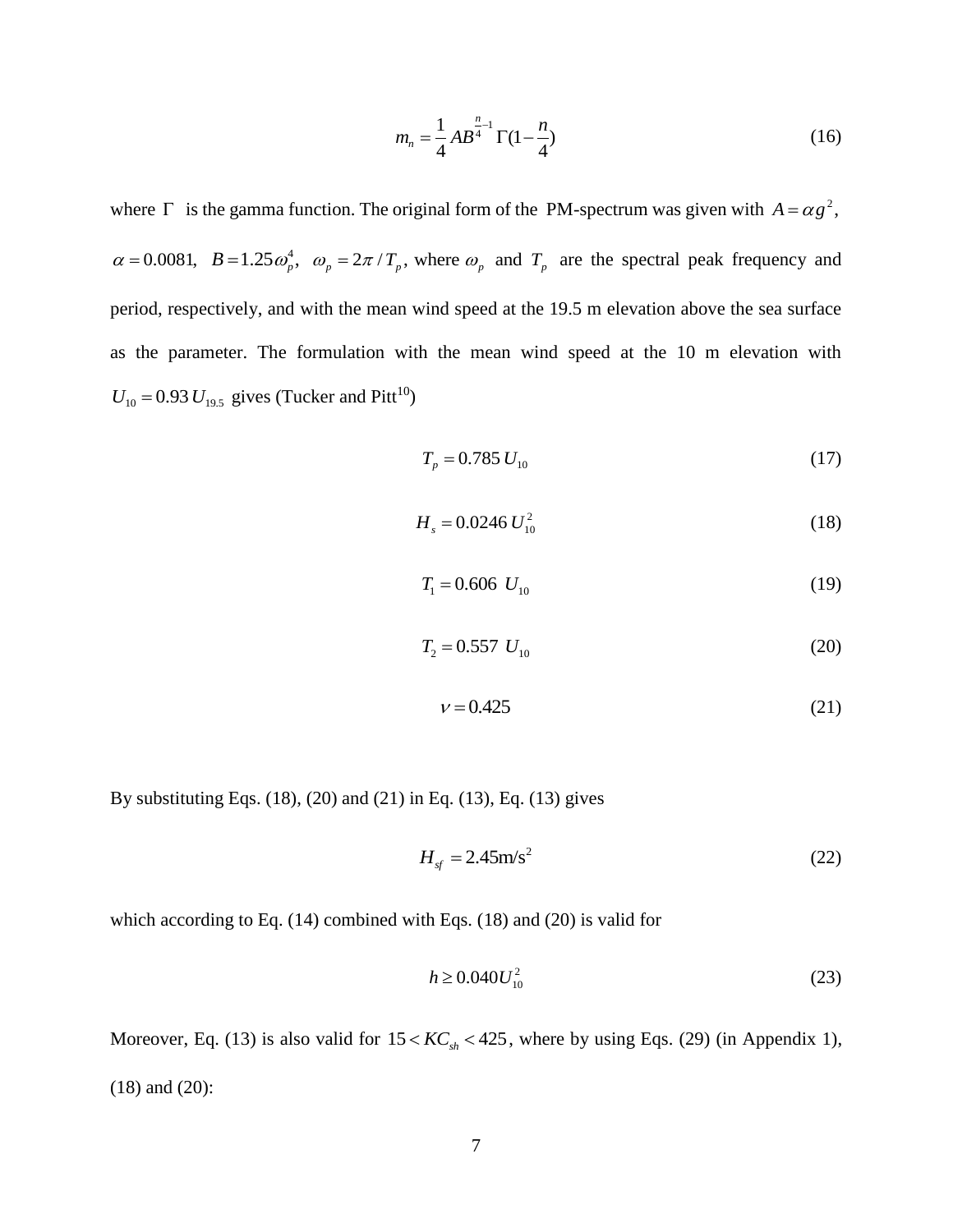$$
KC_{sh} = 0.0080 \frac{U_{10}^{3.5}}{bh^{0.75}}
$$
 (24)

Similarly, it follows from Eq. (28) (in Appendix 1) that

$$
H_{sh} = 0.0092 \frac{U_{10}^{2.5}}{h^{0.25}}
$$
 (25)

Further, consider  $U_{10} = 15 \text{ m/s}$  as an example. Then it follows that:

- $h \geq 9.0$  m from Eq. (23)
- $H_s = 5.5 \text{ m from Eq. (18)}$
- $T_2 = 8.4$ s from Eq. (20)
- $H_{sh} = 4.6 \text{m}$  from Eq. (25) with  $h = 9.0 \text{m}$
- $KC_{sh} = 201$  from Eq. (24) with  $h = 9.0$ m and exemplified with  $b = 0.1$ m; i.e. in the range of validity of *KCsh* .

Further, from Eqs. (8) and (22) by taking (see Fig. 1)  $\Delta h = 1 \text{ m}$ ,  $\rho = 1027 \text{ kg/m}^3$ ,  $N = 1$  (i.e. one plant)

$$
H_{sF} = 31.2N = \text{kgm/s}^2
$$

It should be noted that the wave steepness in Eq. (30) (in Appendix 1) is  $s<sub>s</sub> = 0.050$ , i.e. the criterion is strictly not fulfilled. However, the result should still serve as a first estimate for assessment of the random wave-induced drag on near-bed vegetation in shallow water.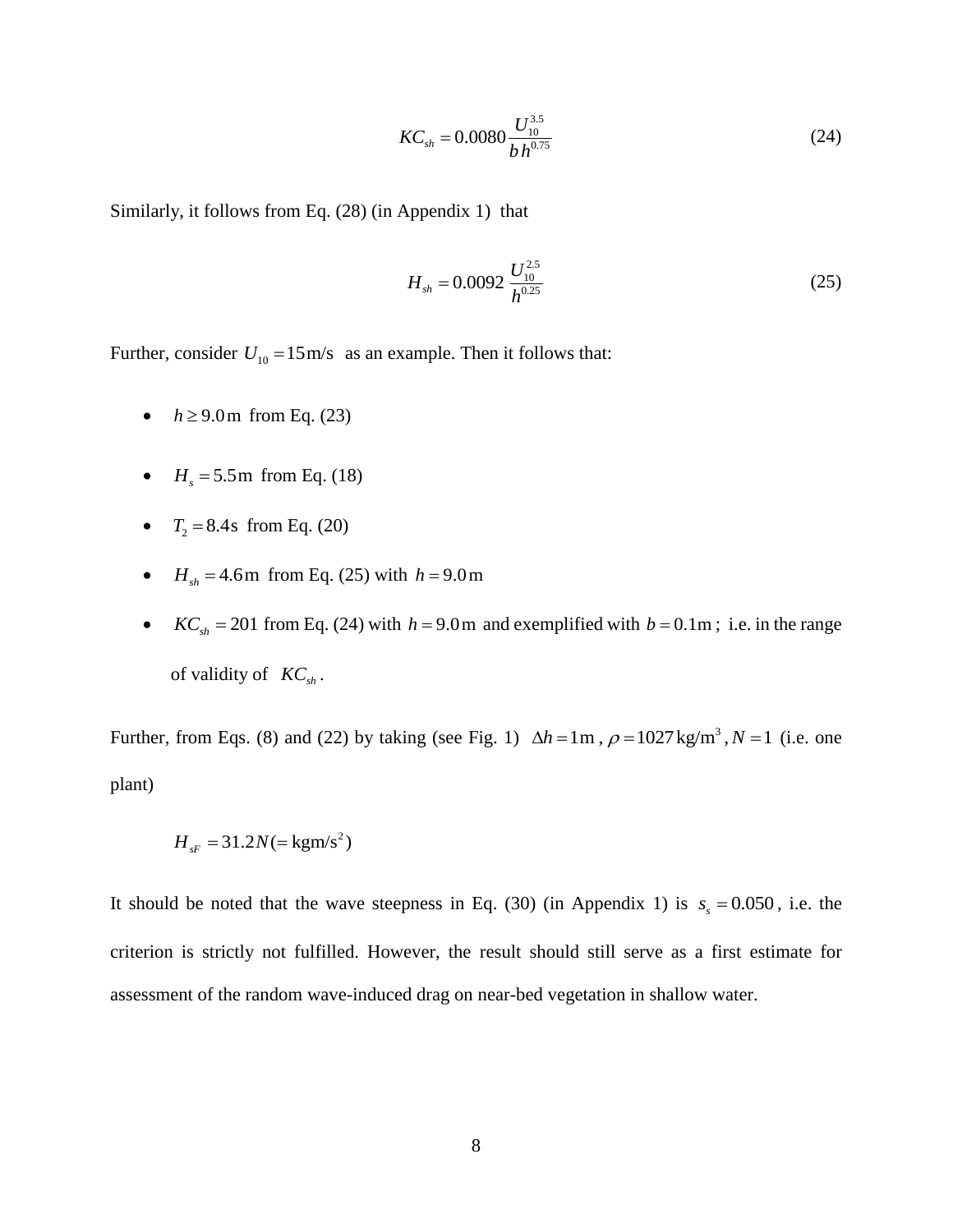#### **4. Summary**

A simple analytical method which can be used to make preliminary assessment of random wave-induced drag forces on near-bed vegetation in shallow water based on deep water wave conditions is provided. The drag force formulation is based on using a slightly revised version of a bulk drag coefficient in terms of the Keulegan-Carpenter number valid for rigid plants, and it is used for random waves by transforming deep water waves to shallow water waves. The significant value of the drag force within a seastate expressed in terms of the sea state parameters significant wave height and mean zero-crossing wave period is given. Results are exemplified by applying a Pierson-Moskowitz model wave spectrum for wind waves with the mean wind speed at the 10 m elevation above the sea surface as the parameter. The validity of the results are given in terms of the Ursell number and the wave steepness within the sea state. An example is also provided typical for field conditions. The present method should be useful for estimating random wave-induced drag forces on near-bed vegetation in shallow water coastal zones and estuaries for well known wind conditions in deep water as input. Although simple, the strength of the proposed work is that it is a quick tool which can be applied e.g. in coastal protection work.

#### **References**

- 1. Paul M. The protection of sandy shores Can we afford to ignore the contribution of seagrass? *Marine Pollution Bulletin* 2018; 134: 152-159*.*
- 2. Nowacki DJ, Bendin A and Ganju NK. Spectral wave dissipation by submerged aquatic vegetation in a back-barrier estuary. *Limnology and Oceanography* 2017; 62: 736-753.
- 3. Henry P-Y, Myrhaug D and Aberle J. Drag forces on aquatic plants in nonlinear random waves plus current. *Estuarine, Coastal and Shelf Science* 2015*;*165: 10-24.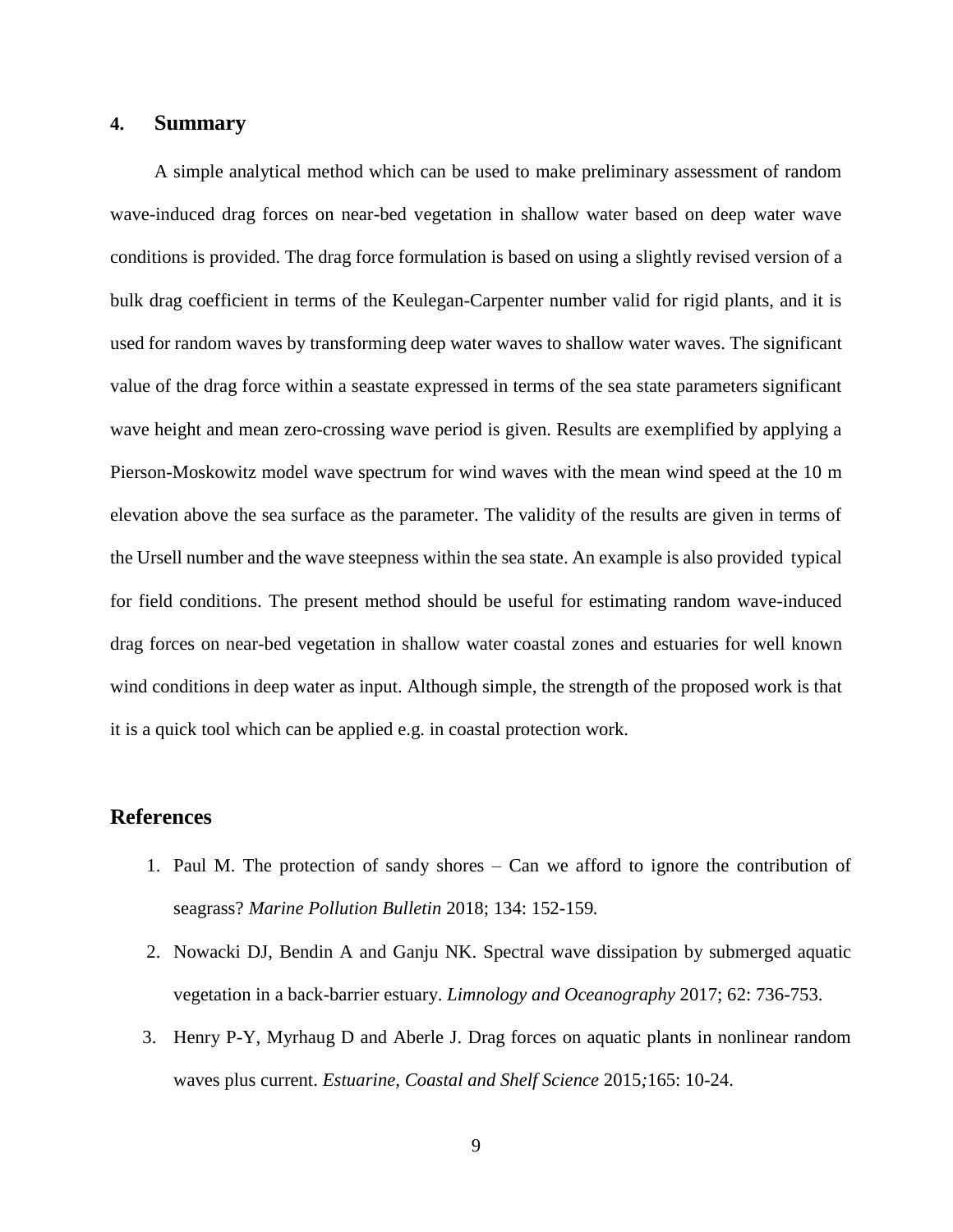- 4. Luhar, M and Nepf HM. Wave-induced dynamics of flexible blades. *Journal of Fluids and Structures* 2016*;* 61: 20-41.
- 5. Henderson SM, Norris BK, Mullarney JC and Bryan KR. Wave frequency flows within a near-bed vegetation canopy. *Continental Shelf Research* 2017*;*147: 91-101.
- 6. Mendez FJ and Losada IJ. An experimental model to estimate the propagation of random breaking and nonbreaking waves over vegetation fields. *Coastal Engineering* 2004*;*51(2): 103-118.
- 7. Sànches-Gonzàles JF, Sàches-Rojas V and Memos CD. Wave attenuation due to Posidonia oceanica meadows. *Journal of Hydraulic Research* 2011*;* 49: 503-514
- 8. Massel SR. *Hydrodynamics of Coastal Zones.* Amsterdam: Elsevier, 1989.
- 9. Longuet-Higgins MS. On the joint distribution of the periods and amplitudes of sea waves. *Journal of Geophysical Research* 1975; 80: 2688-2694.
- 10. Tucker MJ and Pitt EG. *Waves in Ocean Engineering.* Amsterdam: Elsevier, 2001.
- 11. Dean RG and Dalrymple RA. *Water Wave Mechanics for Engineers and Scientists.* New Jersey: Prentice-Hall, Inc., 1984.
- 12. Hedges TS. Regions of validity of analytical wave theories. *Proceedings of the Institution of Civil Engineers – Water Maritime and Energy Journal* 1995; 112: 111-114.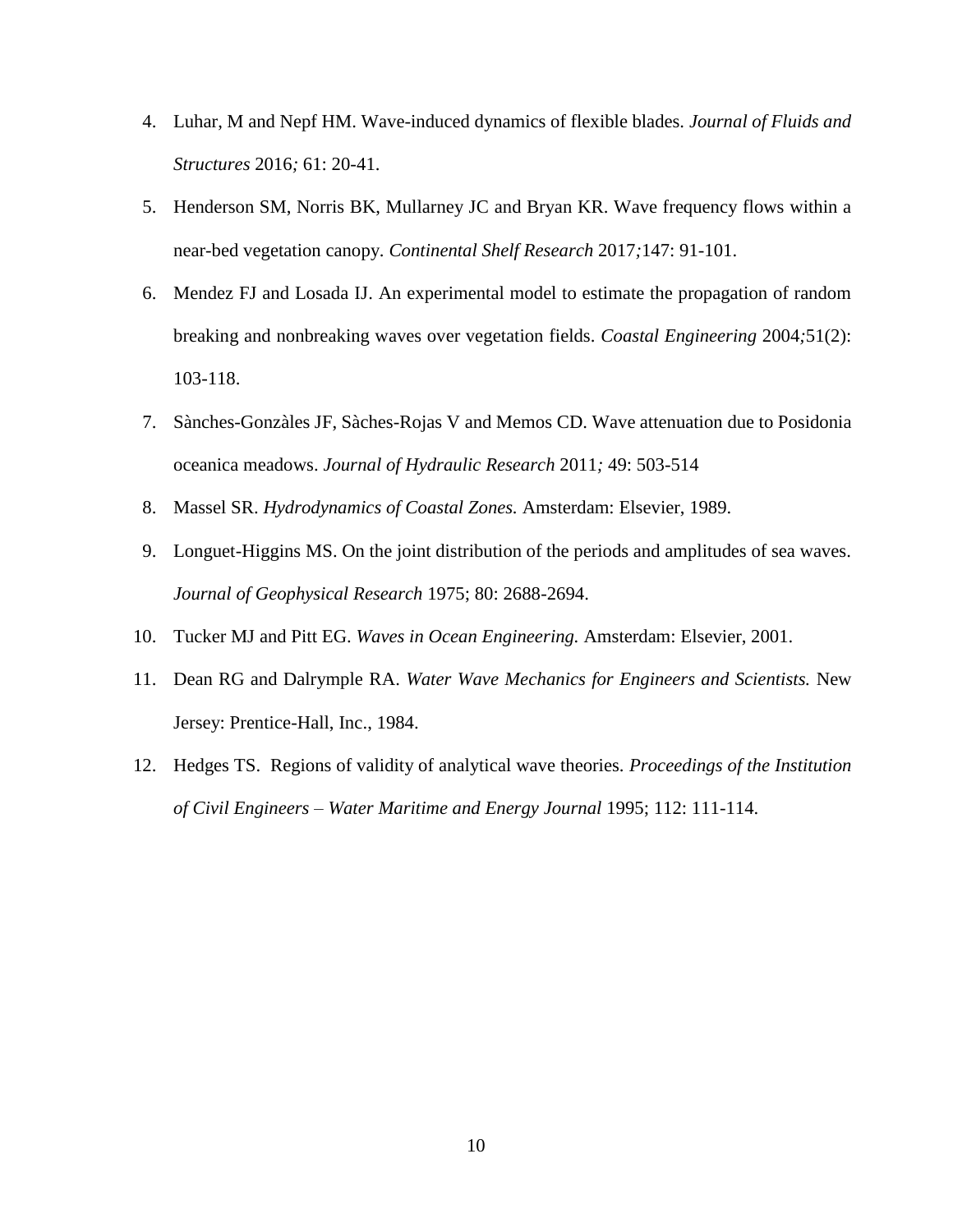### **Appendix 1. Wave parameters in shallow water**

The Ursell number gives the ratio between nonlinear features of waves in terms of the wave steepness *ka* and the dispersive properties of the waves in terms of *kh*, defined as  $U_R = ka/(kh)^3$ (Dean and Dalrymple<sup>11</sup>), where  $U_R \le 0.5$  for linear waves (Hedges<sup>12</sup>).

For linear harmonic waves approaching a straight coastline at normal incidence propagating over a gently sloping flat bottom the wave amplitude in shallow water is determined from that the energy flux is constant, i.e.  $a = a_{\infty} / (2kh)^{1/2}$  (Dean and Dalrymple<sup>11</sup>), where deep water is used as a reference with  $a_{\infty} = H_{\infty}/2$  as the deep water wave amplitude, and  $H_{\infty}$  is the deep water wave height. Furthermore, by using the dispersion relationship in shallow water,  $k = 2\pi / (T\sqrt{gh})$  where *T* is the wave period, the Ursell number in shallow water can be expressed as

$$
U_{Rh} = 0.062 \frac{H_{\infty} T^{2.5}}{h^{2.25}}
$$
 (26)

By replacing  $H_{\infty}$  with  $H_{s}$  and *T* with  $T_{2}$ , the Ursell number for a sea state of random waves in shallow water is defined as

$$
U_{Rhs} = 0.062 \frac{H_s T_2^{2.5}}{h^{2.25}}
$$
 (27)

and is taken to be valid for  $U_{Rhs} \leq 0.5$ .

Similarly, the significant wave height in shallow water is obtained as

$$
H_{sh} = \frac{H_s}{2} \left(\frac{T_2}{\pi}\right)^{\frac{1}{2}} \left(\frac{g}{h}\right)^{\frac{1}{4}}
$$
 (28)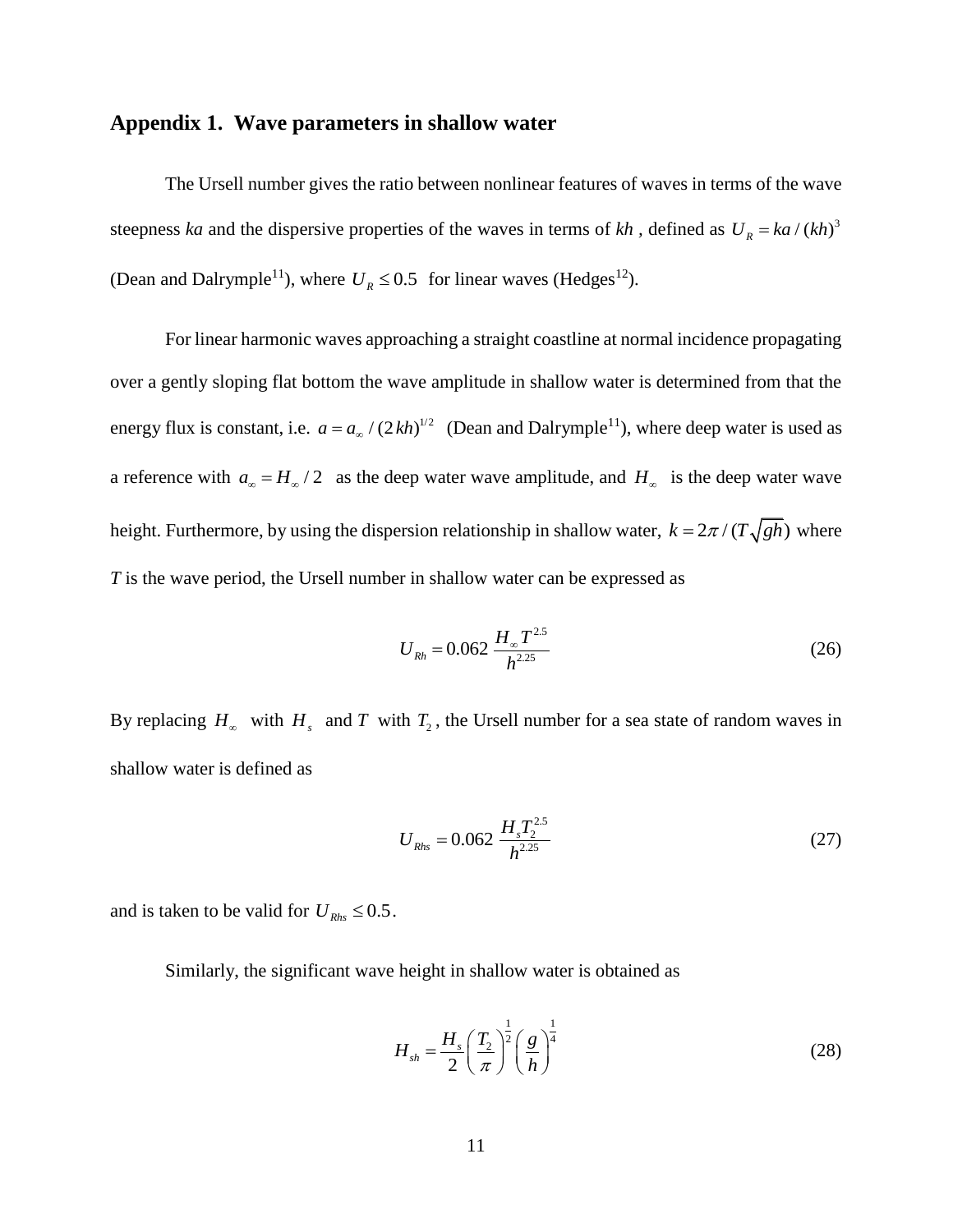Further, for a sea state of random waves in shallow water,  $KC = UT/b$  is rearranged to the Keulegan-Carpenter number

$$
KC_{sh} = \frac{U_{sh}T_2}{b}
$$
 (29)

where 1  $U_{sh} = (H_{sh}/2) (g/h)^{\frac{1}{2}}$  is the characteristic horizontal velocity for a sea state in shallow water. Here Eq. (29) is taken to be valid for  $15 < KC<sub>sh</sub> < 425$ .

It should also be noted that according to  $Hedges^{12}$  the upper limit of the wave steepness for linear waves in deep water is 0.04, i.e.  $s = H_{\infty} / ((g / 2\pi)T^2)$  $s = H_{\infty} / ((g / 2\pi) T^2)$  < 0.04. Thus, the wave steepness for a sea state in deep water is defined as

$$
s_s = \frac{H_s}{\frac{g}{2\pi}T_2^2} \tag{30}
$$

and should satisfy that  $s<sub>s</sub> < 0.04$ .